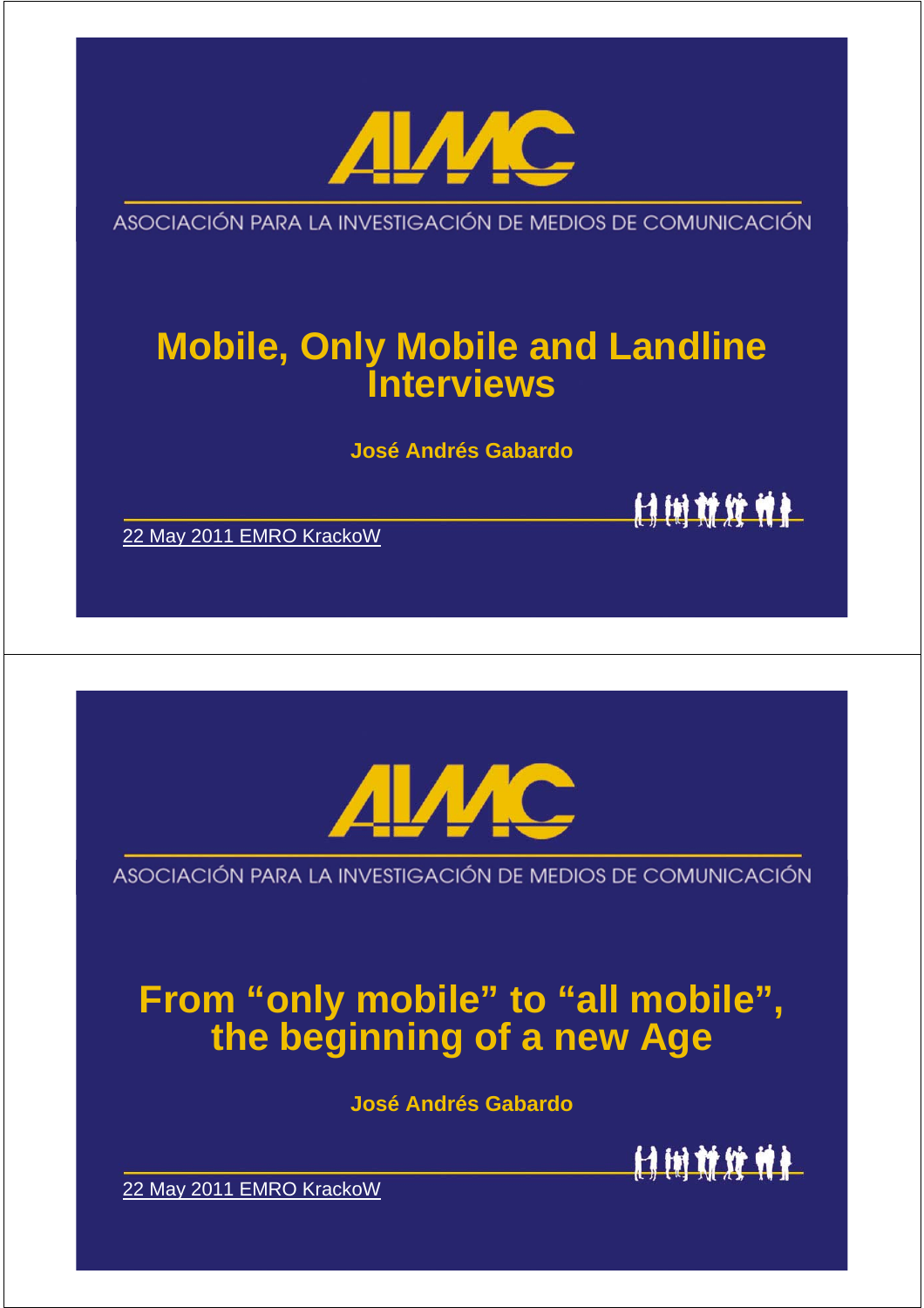

**AIMC** 

# 11 计树材发射

#### **EGM – TYPES OF INTERVIEWS**

- The EGM annual sample size includes 157.000 interviews.
	- A multimedia base of 30,000 interviews.
	- And 4 monomedia extensions:
		- By telephone for Radio, Newspapers and TV.
		- Face to face for Magazines.

The proportion between "face to face" and "telephone" interviews is 1 to 3.

# 计树材发射

#### EMRO Krakow 2011

#### **EGM – TELEPHONE HANDSETS**

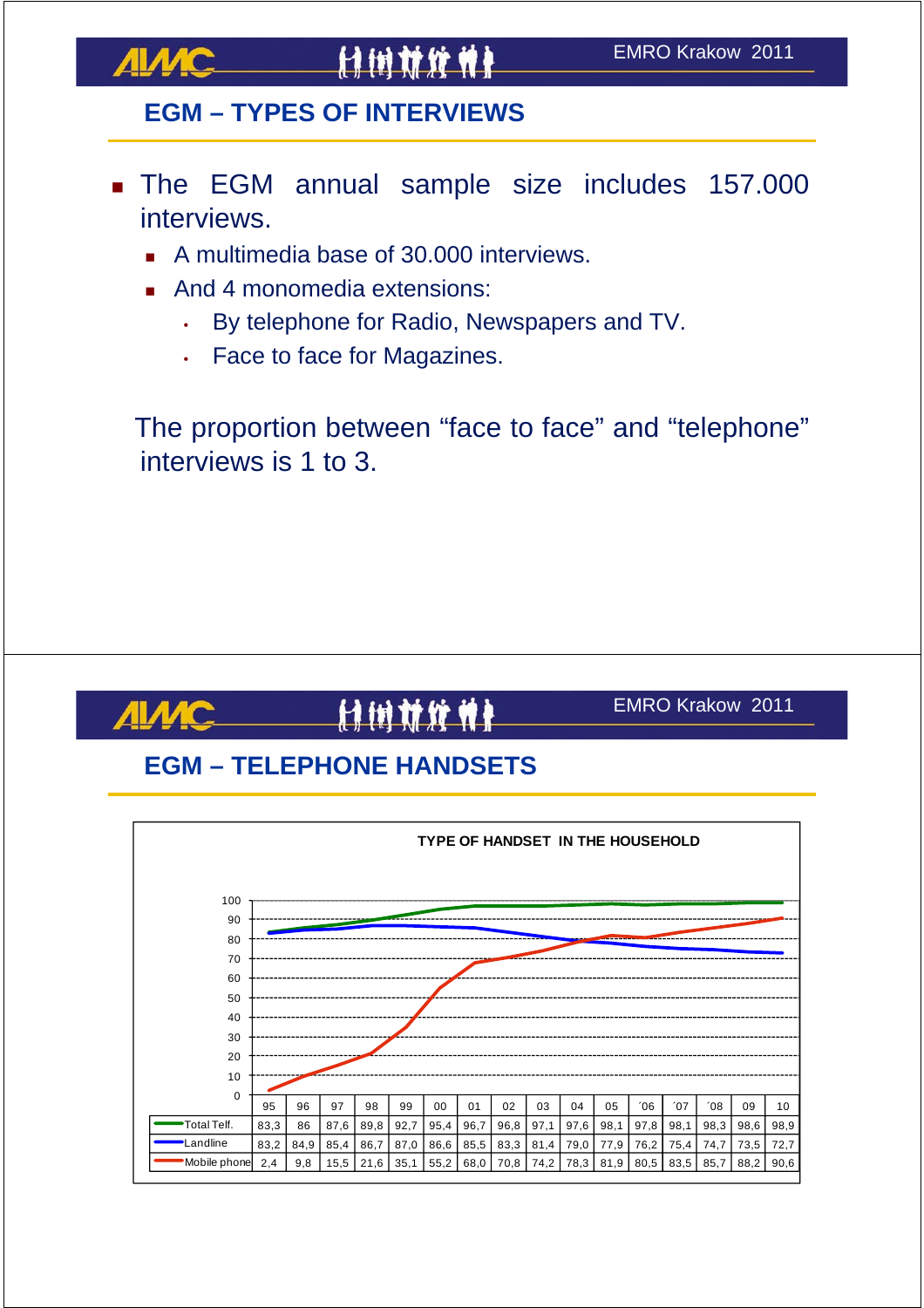

**ALAAC** 

#### **EGM – TELEPHONE HANDSETS**



# 计树材纹带

EMRO Krakow 2011

#### **EGM – 2010 PHONE SAMPLES**

- **Until 2010, the distribution of the telephone samples** in the EGM were basically landline samples including a part of only mobile, but it was always less than the referential survey.
	- The samples distribution includes:
		- 85% landline telephones.
		- 15% only mobile phones.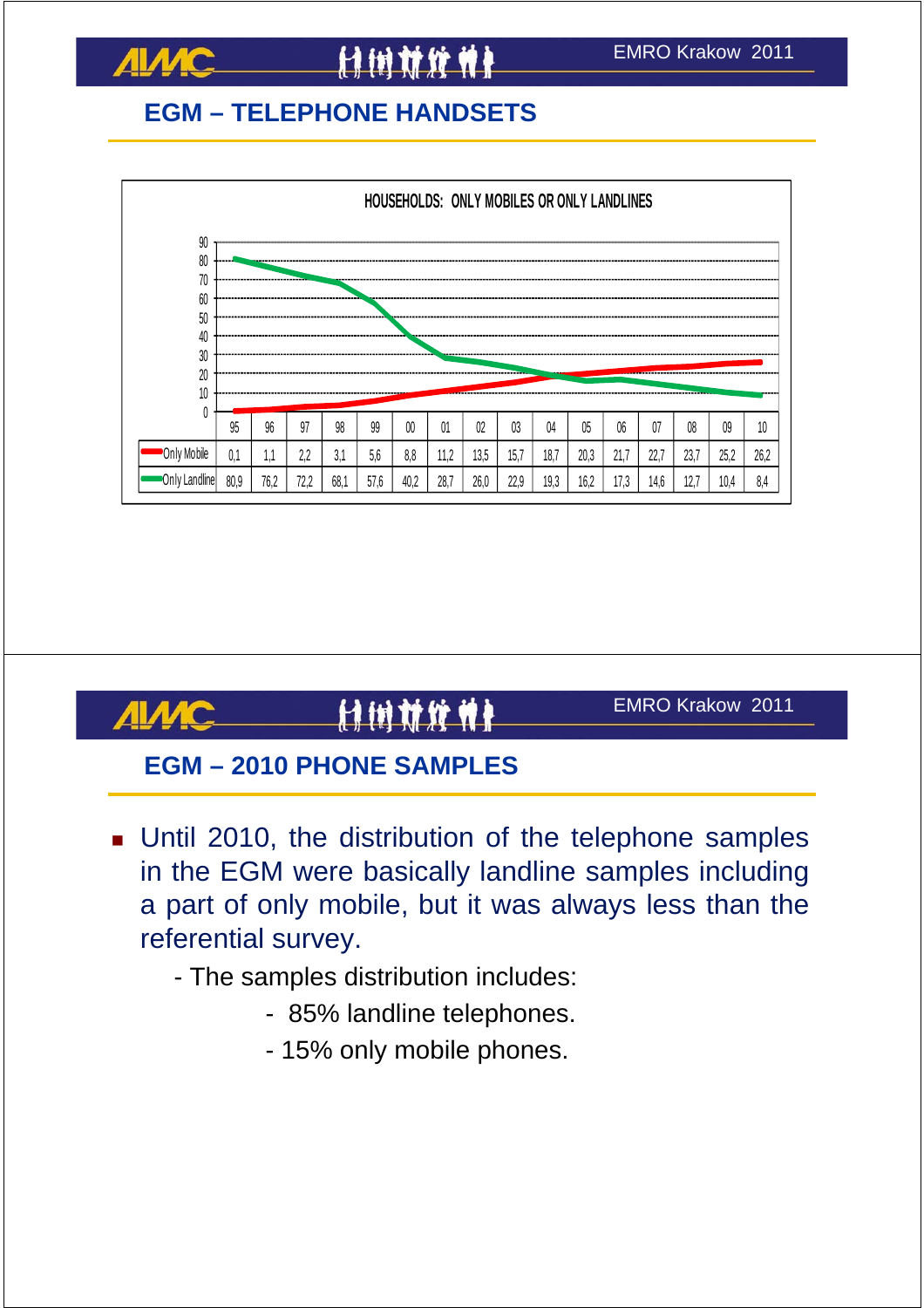

#### **EGM – TYPES OF INTERVIEWS**

**Example 2** Last year I showed you the results of a test with a surprising conclusion:

15% of the population with a landline at home were not able to be contacted in a regular landline interview, because they were not able to be reached at home at a "normal" time (11:00- 21:00)….

### **but they were accesible by mobile phone**

计树材纹件

EMRO Krakow 2011

#### **EGM – 2011 NEWS**

**IF 10** 10 11 we are including the "all mobile" interviews in EGM phone extensions with these proportions:

| <b>ITYPE OF INTERVIEW</b> | 2010 | 2011 |
|---------------------------|------|------|
| <b>ILANDLINE</b>          | 85%  | 70%  |
| <b>JONLY MOBILE</b>       | 15%  | 10%  |
| <b>JALL MOBILE</b>        |      | 20%  |

The "only mobile" quota is growing up to 17% thanks to a 7% addition to "all mobile"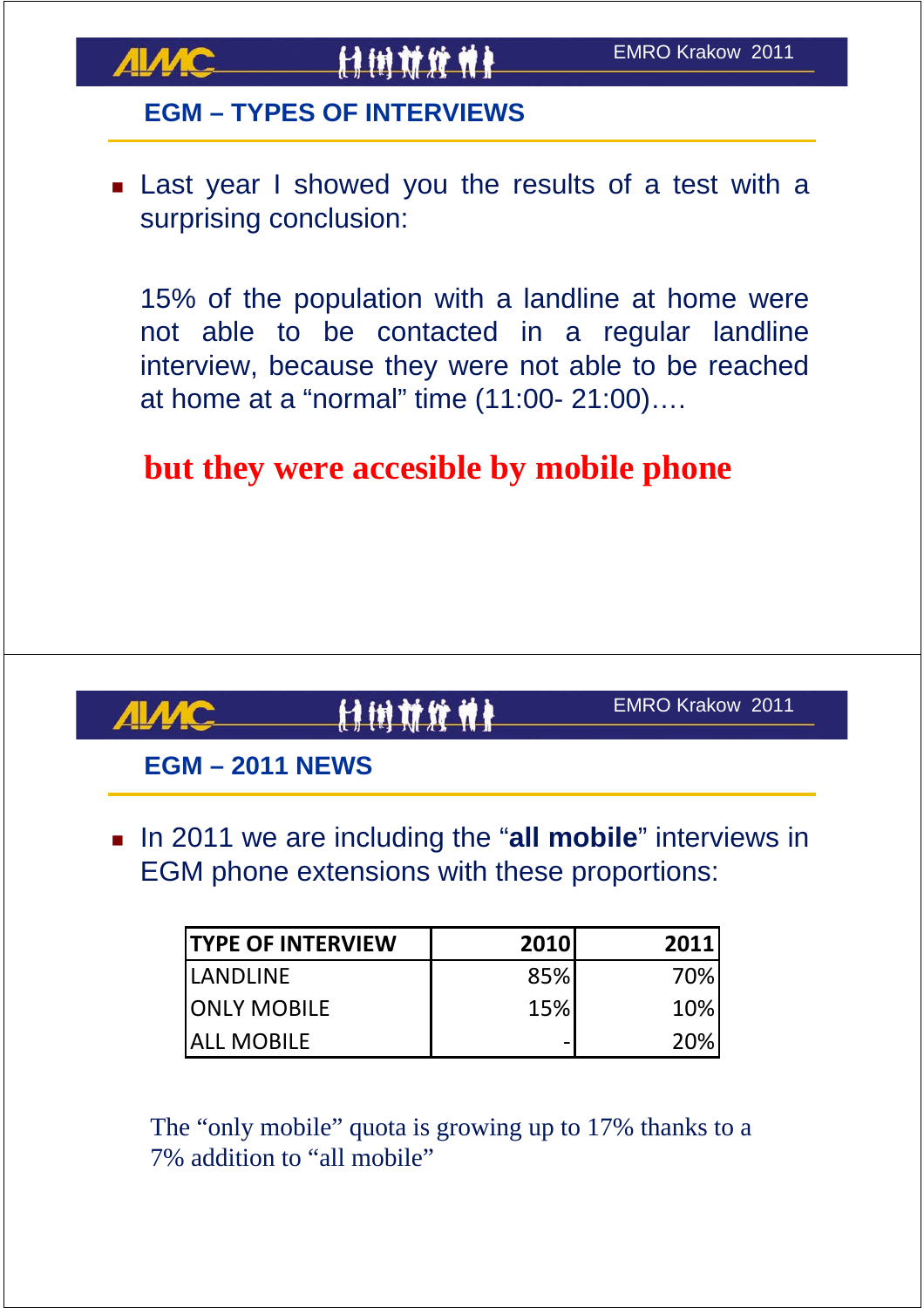

#### **CONSEQUENCES OF THE CHANGE**

 We iniciated a process to increase the "only Mobile" quota without having to increase the cost.

 We contacted a part of the population who were not able to be reached at home by a landline telephone.

■ But…

# 计树材纹件

EMRO Krakow 2011

#### **Gender distribution in types of interviews**

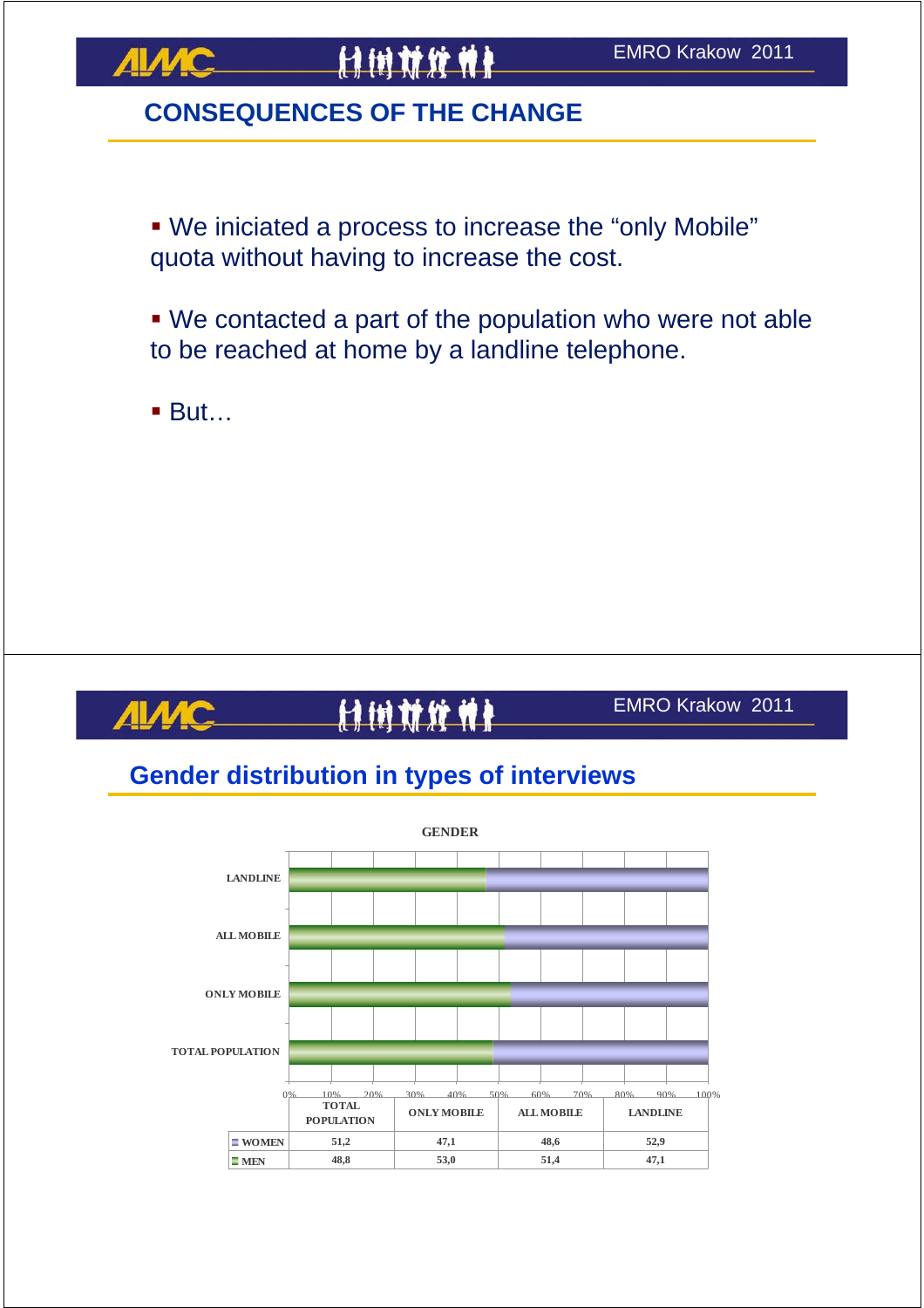### **Age distribution in types of interwiews**



EMRO Krakow 2011 付付材发养 ДІЛМ

#### **Employment status in types of interviews**



**EMPLOYED** 41,2 60,8 61,9 44,5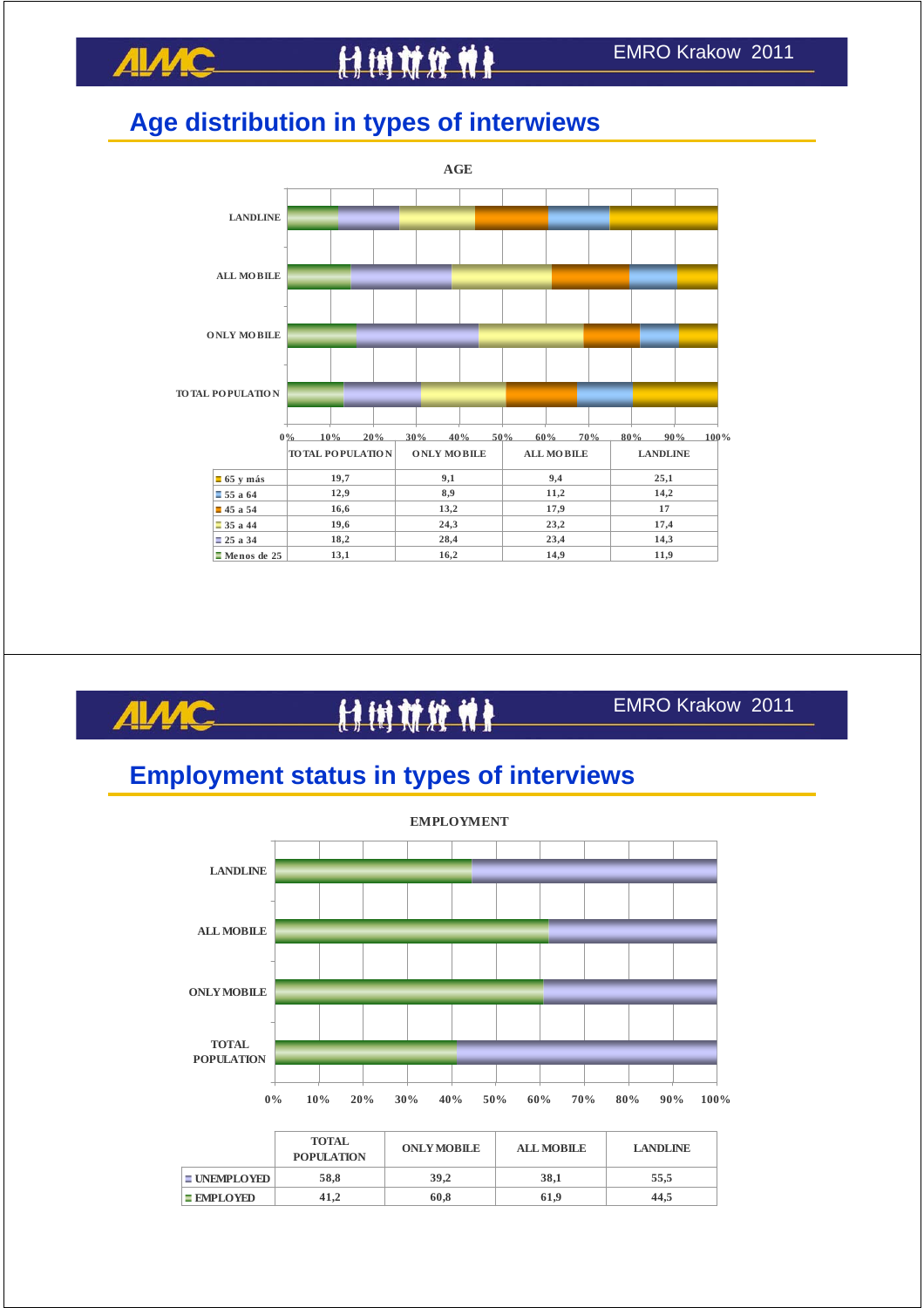#### **CONSEQUENCES OF THE CHANGE**

They have reduced the normal bias of the landline phone interviews:

- Too many older women do not work
- Few occupied young men

**It is good for the factors of the weithing.**

**And…**

**ALAAC** 

# 计树材纹件

#### EMRO Krakow 2011

#### **OLA 1 2011 RADIO SURVEY RESULTS**

| 1ª 2011             | <b>TOTAL RADIO</b> | <b>CONVENTIONAL SPECIALIZED</b> |       | <b>MUSICAL</b> |
|---------------------|--------------------|---------------------------------|-------|----------------|
| <b>TOTAL</b>        | 59,9%              | 29,7%                           | 34,7% | 31,2%          |
| .MULTIMEDIA         | 53,3%              | 27,4%                           | 28,9% | 25,5%          |
| <b>.TOTAL PHONE</b> | 63,9%              | 31,1%                           | 38,2% | 34,8%          |
| LANDLINE            | 63,6%              | 32,4%                           | 36,4% | 32,8%          |
| TOTAL MOBILES       | 65,1%              | 26,9%                           | 44.3% | 41,2%          |
| ALL MOBILES         | 67,1%              | 29,0%                           | 45,4% | 42,2%          |
| ONLY MOBILES        | 61,5%              | 23,3%                           | 42,4% | 39,3%          |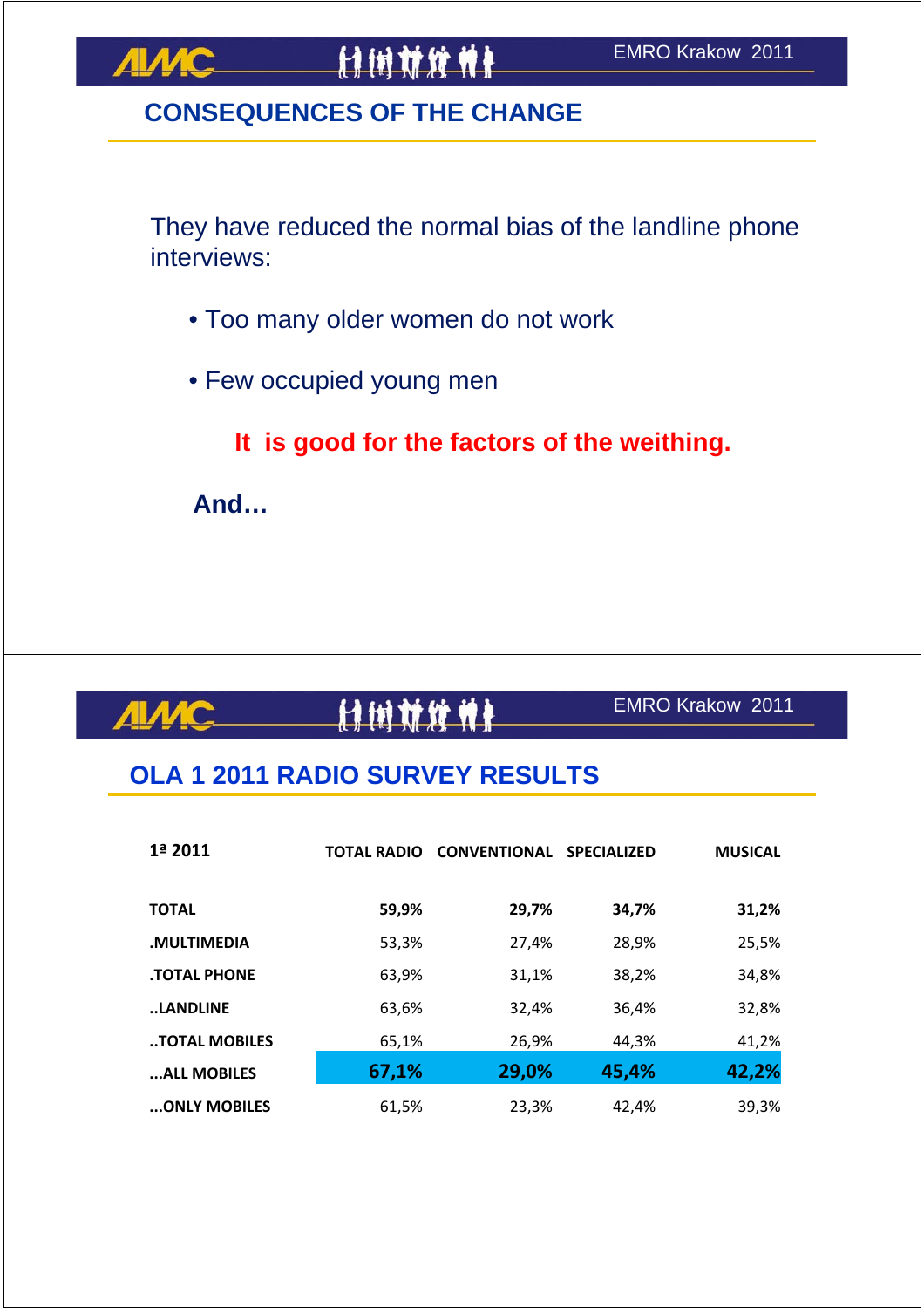#### **OLA 1 2011 NEWSPAPER SURVEY RESULTS**

**HIMMAN** 

| 1ª 2011             | TOTAL | <b>GENERAL</b><br><b>READERS INFORM.</b> | <b>SPORTS</b> | <b>ECONOMIC TO PAY FOR FREE</b> |      |     |
|---------------------|-------|------------------------------------------|---------------|---------------------------------|------|-----|
| <b>TOTAL</b>        | 38,1  | 33,5                                     | 11,8          | 0,7                             | 34,5 | 6,4 |
| .MULTIMEDIA         | 35,8  | 31,4                                     | 11,2          | 0,6                             | 32,2 | 5,9 |
| <b>.TOTAL PHONE</b> | 39,7  | 34,9                                     | 12,2          | 0,7                             | 36,1 | 6,7 |
| LANDLINE            | 38,6  | 34,4                                     | 10,9          | 0,7                             | 35,1 | 6,5 |
| TOTAL MOBILES       | 42,1  | 36,1                                     | 15,0          | 0,8                             | 38,3 | 7,0 |
| ALL MOBILES         | 44,8  | 39,2                                     | 15,2          | 0,8                             | 40,7 | 7,8 |
| ONLY MOBILES        | 37,2  | 30,5                                     | 14,7          | 0,6                             | 33,9 | 5,6 |

# 付付材算单

#### EMRO Krakow 2011

#### **CONCLUSIONS**

**AIMC** 

•The inclusion of "All Mobile" in the telephone samples introduces beneficial effects in:

•Representations:

- Profiles of the interviews are better.
- We include in the samples difficult people to contact.

•We increase the "only mobile" quota without extra costs.